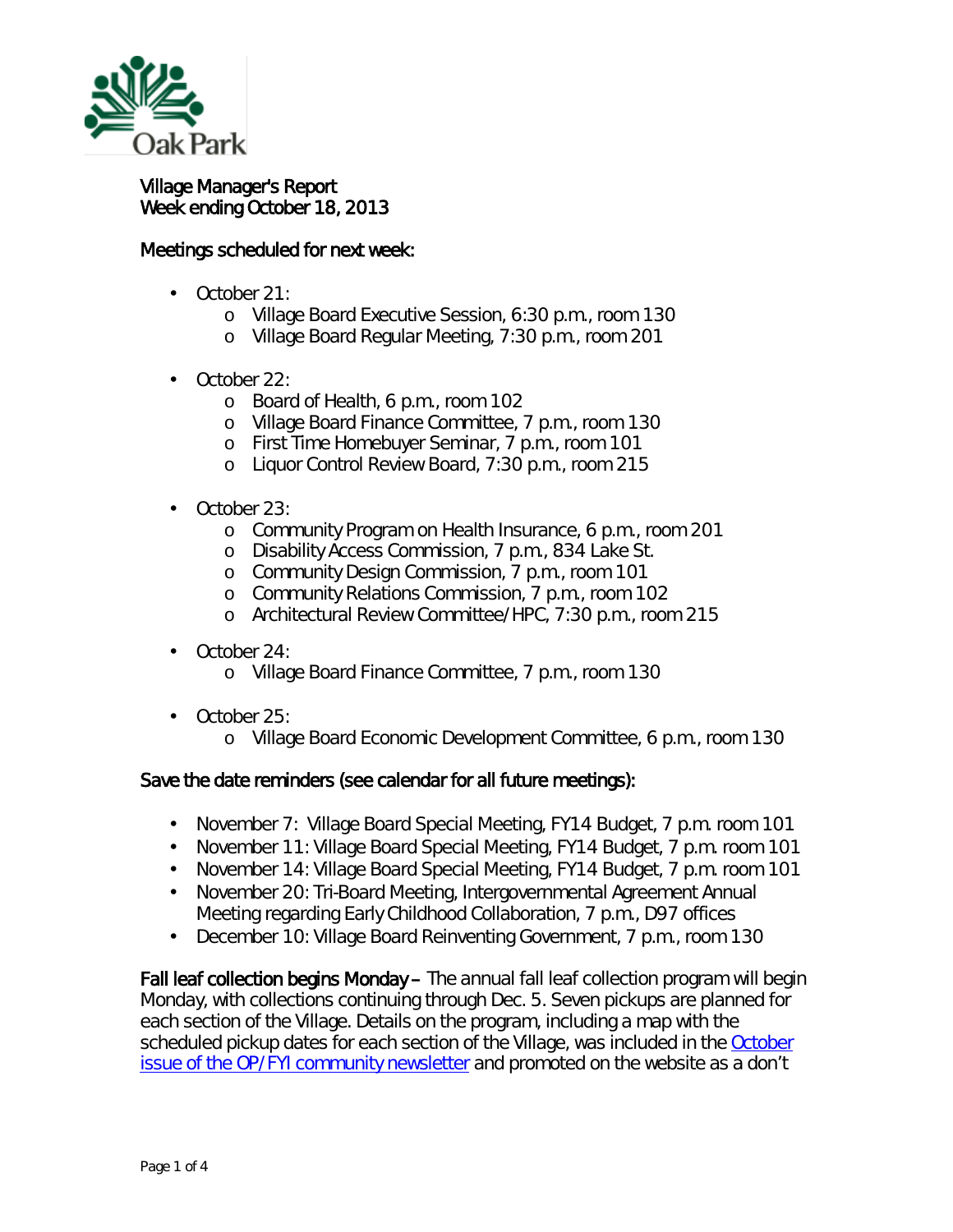*miss* item. Copies of the collection schedule also were sent directly to landscaping companies.

Change to Green Line station hours – The CTA Green Line station at Harlem Avenue and Lake Street will be closed from 1 to 6 a.m., seven days a week, effective Sunday. However, the Marion Street station will remain open 24 hours a day. A CTA employee will close and reopen the entrance each day. The CTA will install signs directing customers to the Marion Street entrance when the Harlem/Lake entrance is closed.

Races to bring runners, street closures - Sunday's [annual Frank Lloyd Wright Races](http://www.pdop.org/events/frank-lloyd-wright-races/?F_d=10-20-2013) are expected to bring more than 2,700 runners to Oak Park and a host of temporary street closures from about 7:30 – 10:15 a.m. Traffic controllers will work to allow cars to pass safely during gaps in groups of runners, but waits between gaps may be up to 15 minutes, Park District officials say. Drivers traveling east or west are urged to stay south of Lake Street or to use North Avenue. For north or south travel, Austin Boulevard and Harlem Avenue will be the best routes to avoid runners and delays. [Click here for more information on the races.](http://www.pdop.org/events/flwraces/)

Health Insurance Marketplace presentation – The Health Department, Oak Park River Forest Infant Welfare Society, Oak Park River Forest Chamber of Commerce and Oak Park River Forest League of Women Voters will host a presentation on the Affordable Care Act at 7 p.m., Wed., Oct. 23 in council chamber. Speakers will include representatives of the **Shriver Center** and the [U.S. Small Business Administration.](http://www.sba.gov/) The program is intended to address questions raised by both individuals and small businesses about options available to them in the [new health care marketplace.](https://www.healthcare.gov/marketplace/individual/)

State transportation Secretary to visit -- Illinois Transportation Secretary Ann Schneider will be at Gwendolyn Brooks Middle School on Oct. 29 to talk about plans to rebuild I-290. The public meeting, hosted by State Senator Don Harmon, is scheduled for 7:30 to 9 p.m. Secretary Schneider is expected to give a presentation, followed by a question and answer period with the audience. CTA Vice President of Planning Michael Connelly also will be at the meeting. We have distributed information about the meeting via our public information communication channels and will issue a second round of alerts as the meeting date nears. Click here to see [the flyer distributed by Sen. Harmon's office.](http://www.oak-park.us/sites/default/files/456678891/2013-10-29-idot-oak-park-eisenhower-meeting-flyer-harmon.pdf)

I-290 online comments update – As for Friday, the Village's [Eye on the Ike comment](http://www.oak-park.us/your-government/village-board/eye-ike/thoughts-ike)  [page](http://www.oak-park.us/your-government/village-board/eye-ike/thoughts-ike) had published about 50 comments, including a few clarifications and answers to questions posted by Assistant Village Manager Rob Cole. The intent is to keep the comment page open through Sunday, which should give the Village Board and staff time to consider community sentiments prior to the visit from Secretary Schneider on Oct. 29. In the meantime, VOP-TV also produced a video that summarizes the project status to date from the Oak Park perspective. The video is posted on [our YouTube](http://www.youtube.com/vopnews)  [channel](http://www.youtube.com/vopnews) as well as [embed on the Village website.](http://www.oak-park.us/your-government/village-board/eye-ike)

Monthly first-time homebuyer seminar is next week – The monthly seminar for individuals interested in learning more about buying a first home is scheduled for Tuesday here at Village Hall. The sessions are held at 7 p.m. on the fourth Tuesday of each month. Among the topics to be covered will be identifying financial assistance,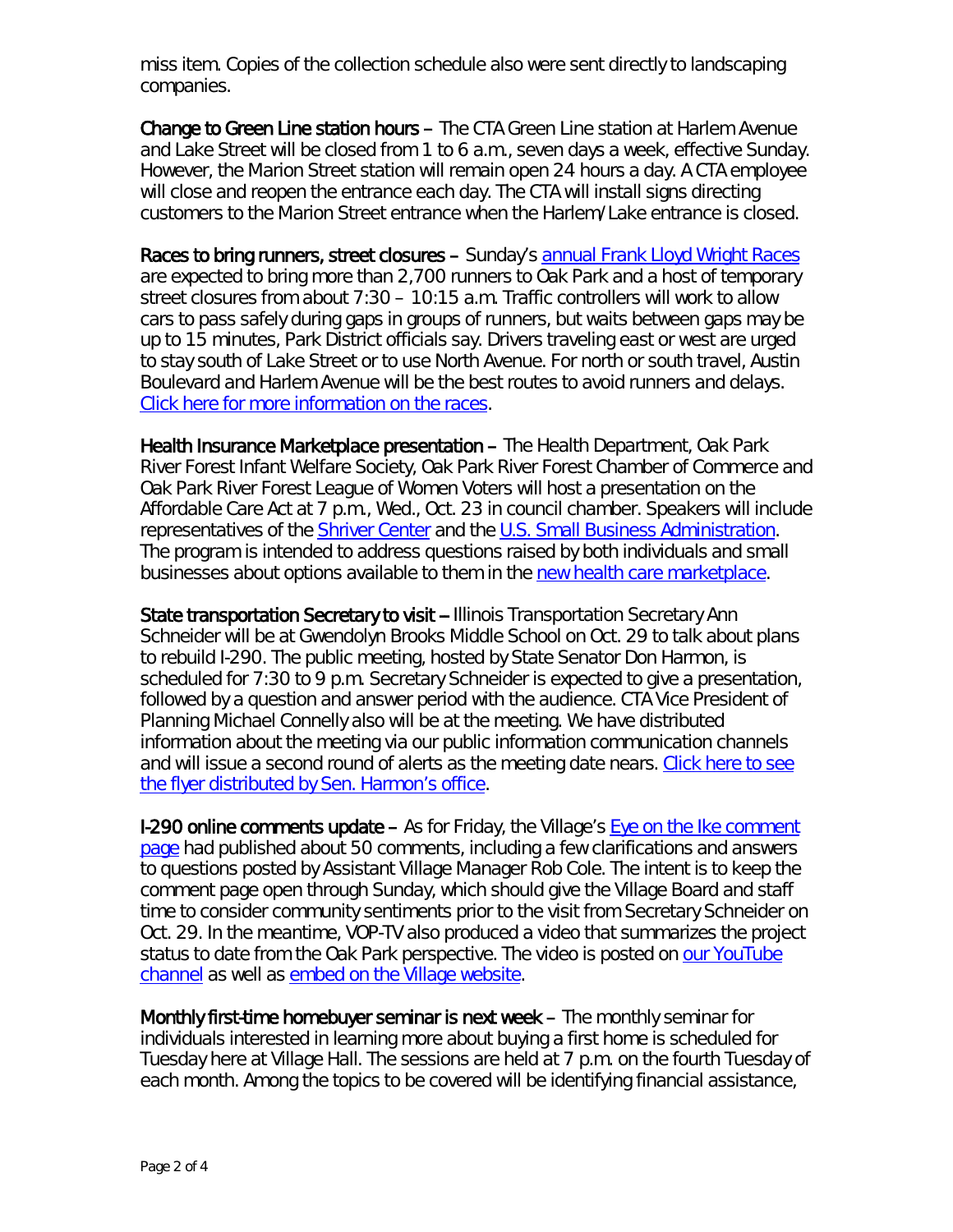choosing a real estate agent, shopping for the best mortgage, avoiding discrimination and predatory lenders, hiring an independent attorney and inspector, and shopping for homeowners insurance. Anyone seeking more information on the seminars is urged to call the West Cook Homeownership Center at 708.771.5801.

Farmers' Market nearing end of the season – Shoppers have only two more opportunities to shop at the [Oak Park Farmers' Market](http://www.oak-park.us/our-community/oak-park-farmers-market) as the season comes to a close at the end of October. The final market will be Sat., Oct. 26, with traditional stone soup made from market vegetables to be served beginning at about 9 a.m.

Construction update – Water and sewer main improvements continue on Highland Avenue between Harrison and Van Buren streets, with the first half of the roadway scheduled to be poured by the end of this week. All alleys replaced this season are open to traffic, and restoration of adjacent areas should be completed by the end of the week. Work continues on lighting and decorative metal for the viaducts at Marion Street and Ridgeland Avenue. Bike shelters in these areas should be completed by the end of the week. Pavement patching on both Marion and Harrison streets is complete and the streets reopened to traffic. Five of the 10 streets scheduled to be repaved this season are substantially complete. Asphalt and concrete work continued on projects underway on Lombard and Cuyler avenues. Crews are scheduled to begin removing sidewalks, driveways and curbs next week on the 500 and 600 blocks of Belleforte Avenue. Microsurfacing should be completed this week, with the exception of some work likely Saturday adjacent to Fenwick High School.

Public Works Activities – The Village's private street sweeping contractor completed the seventh community wide cycle of the year. The contractor will return after fall leaf collection ends in early December for a final cycle of the season. Forestry completed early fall parkway tree planting, with plans set for a late fall planting project in November. Forestry crews also are marking ash trees infested with emerald ash borer for removal during the winter months. The Chicago Tribune appears to be preparing a regional story on the EAB issue. A reporter has asked for data on the history of ash tree removals and our future plans.

Building & Property Standards update – The volume of permit and plan review applications dropped in September for the second month in a row. However, construction activity remained strong, including at the Interfaith Housing project at 442 S. Grove St. As the residential portion of the project nears completion, two tenants have moved into the new building and at least another 15 tenants have signed up for occupancy. At the end of September, 20 permit applications were in the plan review queue with four cases overdue an average of four days each. September activity included a permit issued to allow Commonwealth Edison to proceed with demolition of the south wall of the substation on North Boulevard, which was deemed structurally unsound. [Click here to see the full September report.](http://www.oak-park.us/sites/default/files/456678891/2013-10-17-BPS-october-activity-report.pdf)

Community Relations update – Two national television projects are the latest projects coming to our community as filmmakers continue to be attracted by Oak Park's architecture and unique visual landscape. Community Relations is working with 20th Century Fox, which will begin filming Monday for a new television series entitled *[Crisis](http://www.nbc.com/crisis/)*. Then, [Dick's Sporting Goods w](http://www.dickssportinggoods.com/corp/index.jsp?page=aboutUs&ab=Footer_Know_AboutUs)ill be in town filming a national commercial on